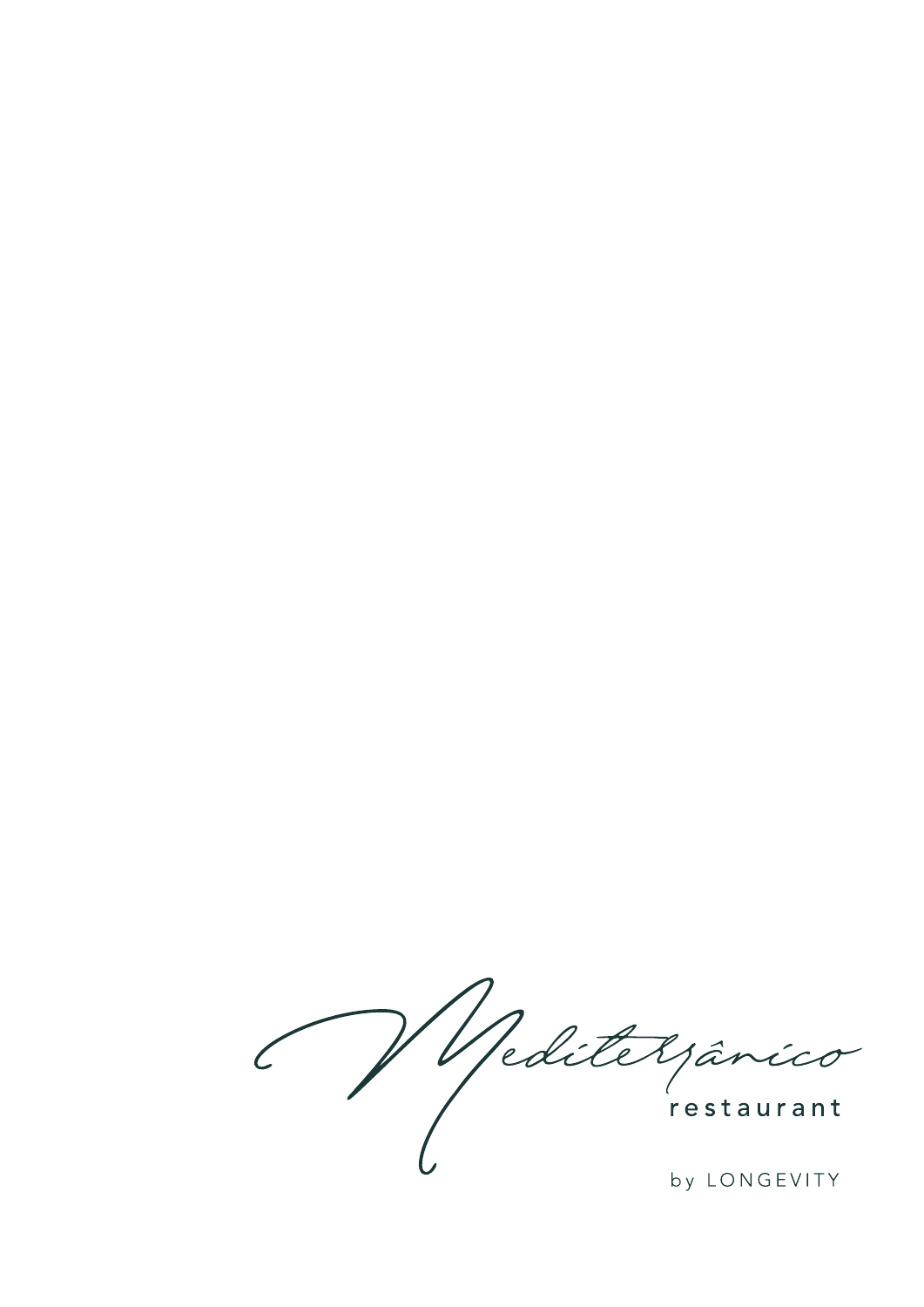# **COUVERT**

Selection of Breads with Organic Olive Oil, Goat Butter and Vegetarian Dip Seleção de Pães com Azeite Biológico, Manteiga de Cabra e Pasta Vegetariana  $8.00\epsilon$  (2 pax)

## APPETIZERS | ENTRADAS

Alentejana Veal Broth ("Bone Broth") with Rutabaga and Nasturtium Caldo de Vitela Alentejana ("Bone Broth") com Couve-nabo e Capuchinhas 15.00€

Carabineiro de Sagres with Carrot, Spirulina and Acaí Rocks Carabineiro de Sagres com Cenoura. Espirulina e Rochas de Acaí 24.00€

Tomate Rosa with Goat Cottage Cheese, Roasted Onion and Lemon Balm Tomate Rosa com Requeijão de Cabra, Cebola Assada e Cidreira 16.00€

**Braised Mackerel with Rhubarb Gelatin, Apple and Radicchio** Cavala Braseada com Gelatina de Ruibarbo, Maçã e Radicchio 16.00€

#### PEIXE | FISH

Octopus with Purple Sweet Potato, Peppers and Coastal Herbs Polvo com Batata-doce Roxa, Pimentos e Ervas Costeiras 26.00€

Sole with Himalayan Salt, Cauliflower, Asparagus and Lamb's Lettuce Linguado com Flor de Sal dos Himalaias, Couve-Flor, Espargos e Canónigos 28.00€

Golden Bream with Corn and Bivalve Molluscs Xerém, Leek and Chlorophyll Dourada com Xerém de Milho e Bivalves. Alho Francês e Clorofila

26.00€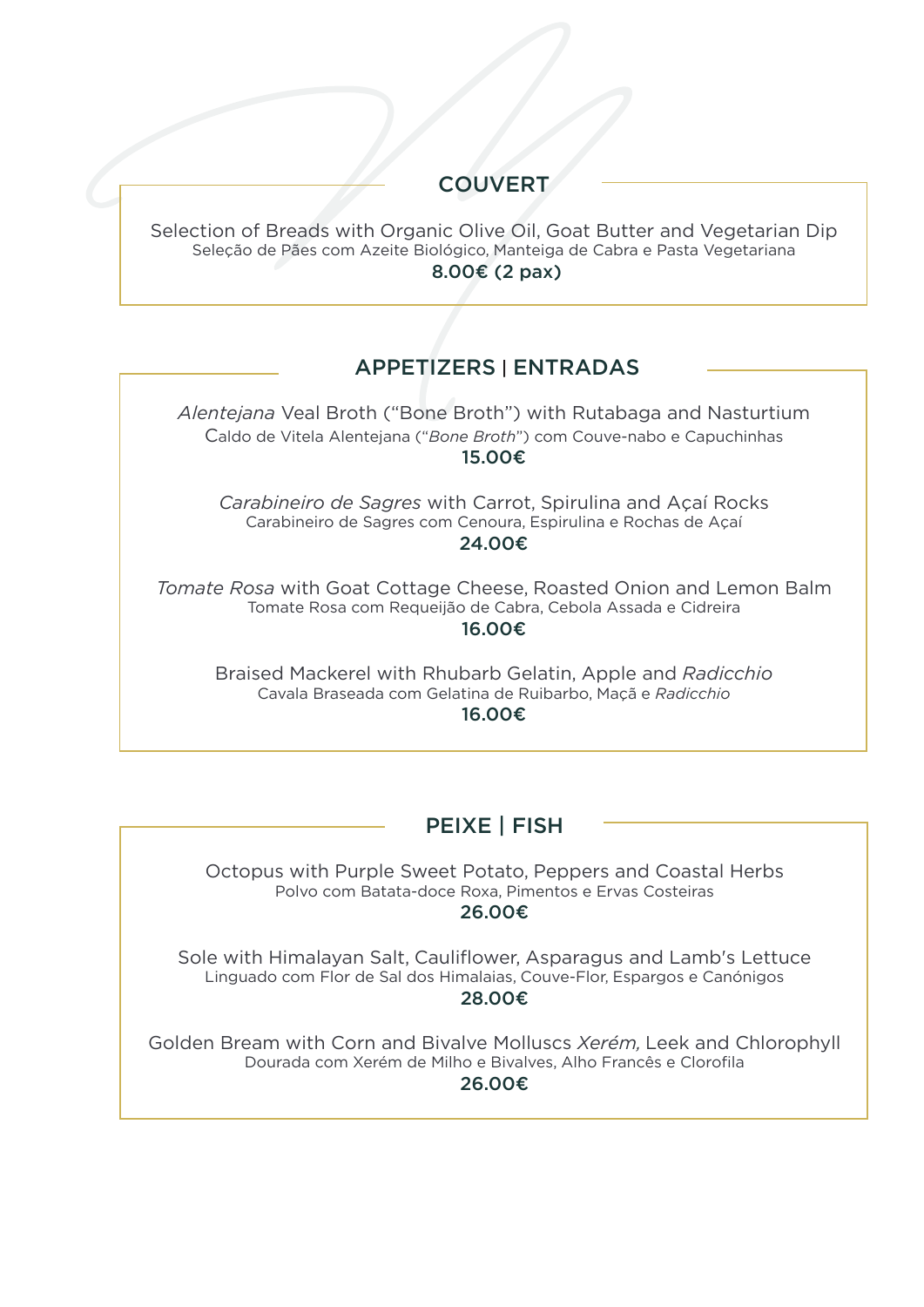### **MEAT | CARNES**

54° Duck *Magret* with Granola Seeds, Beetroot and Blueberries Magret de Pato 54° com Granola de Sementes, Beterraba e Mirtilos

26.00€

Guinea Fowl with Raspberry, Jerusalem Artichoke and Fermented Garlic Pintada do Monte com Framboesa, Topinambo e Alho Fermentado 28.00€

National White Veal Loin with Roasted Carrots, *Kimchi* and Acorn Lombo de Vitela Branca Nacional com Cenouras Assadas, Kimchi e Bolota 29.00€

### VEGETARIAN | VEGETARIANO

Pomegranate Couscous with Pumpkin, Aubergine and Mint Couscous de Romã com Abóbora-Menina, Beringela e Menta 21.00€

Purple Cabbage Quinoto with Mushrooms and Coconut Quinoto de Couve Roxa com Cogumelos e Coco 22.00€

# DESSERTS | SOBREMESAS

Sliced Fruit Platter with Dried Fruits, Avocado and Lime Sorbet Prato de Fruta Laminada com Frutos Secos e Sorbet de Abacate e Lima 9.00€

Almond and Juniper *Crème Brulée* with Pollen and Lavender Crème Brulée de Amêndoa e Zimbro com Pólen e Alfazema 12.00€

Dry Fig Morgadinho with Cocoa and Vanilla Pod Ice Cream Morgadinho de Figo Seco com Cacau e Gelado de Vagem de Baunilha 11.00€

> Avocado and Cocoa Mousse Mousse de Abacate e Cacau

#### 11.00€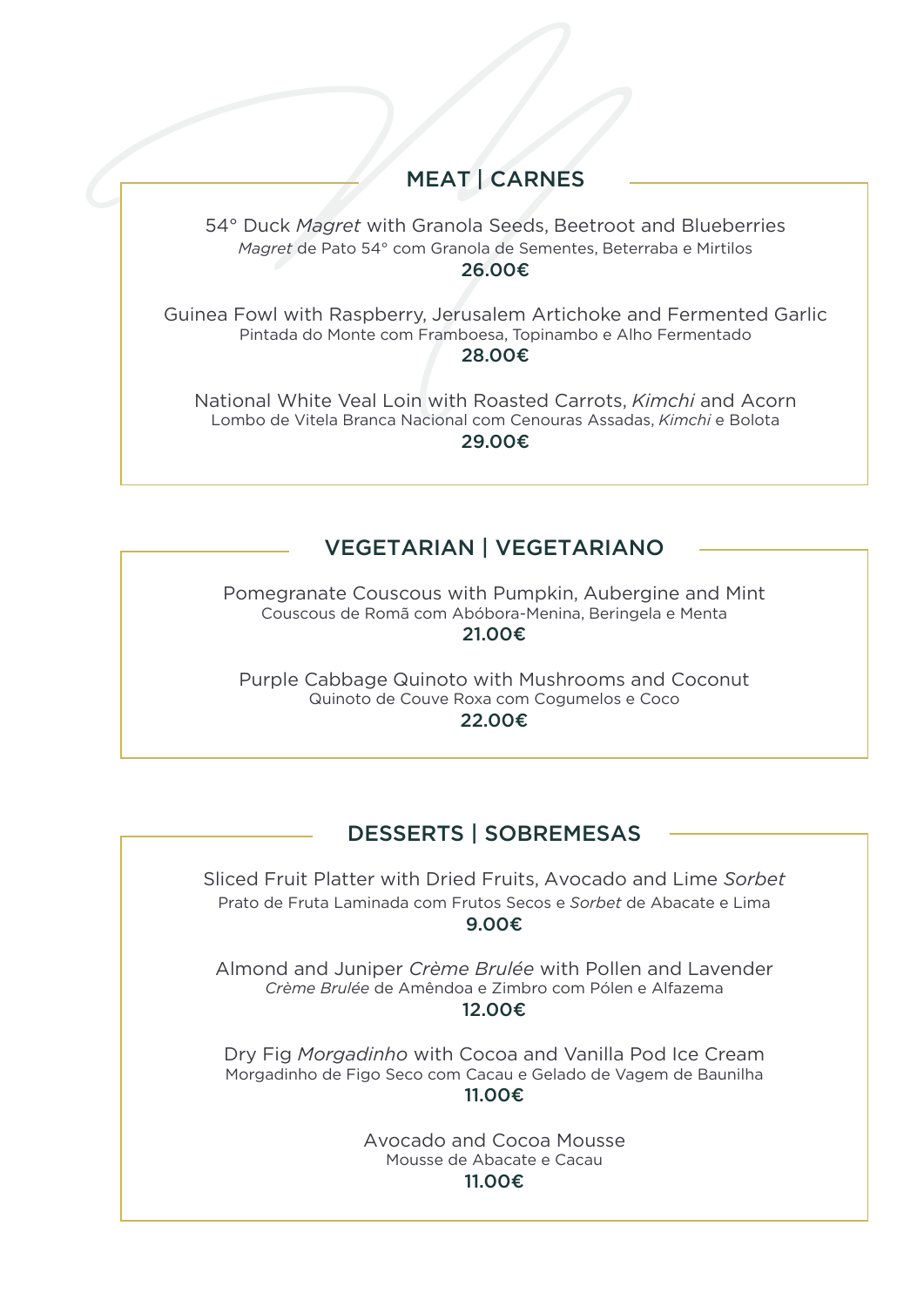WATER | ÁGUA

| Healsi Water 0,50I<br>Água Healsi 0,50l                                                               | 2.50E  |
|-------------------------------------------------------------------------------------------------------|--------|
| Healsi Water 1<br>Água Healsi 1                                                                       | 3.50€  |
| VOSS Still Water 0,375<br>Água VOSS 0.375                                                             | 7.50€  |
| VOSS Premium Still Water 0,801<br>Água VOSS Premium 0,801                                             | 12.50€ |
| Lemon Flavoured Sparkling Water (Pedras Salgadas) 0,25l<br>Água com Gás Limão (Pedras Salgadas) 0,251 | 3.00€  |
| Sparkling Water (Pedras Salgadas) 0,251<br>Água com Gás (Pedras Salgadas) 0,251                       | 2.50€  |
|                                                                                                       |        |

| ORGANIC WINES   VINHOS BIOLÓGICOS                                                         |                        |                   |
|-------------------------------------------------------------------------------------------|------------------------|-------------------|
|                                                                                           |                        |                   |
|                                                                                           | by the glass<br>a copo | bottle<br>garrafa |
| Barranco Longo Private Selection Red<br>Barranco Longo Tinto Private Selection            | 5.00€                  | 20,00€            |
| Barranco Longo Rosé<br>Barranco Longo Rosé                                                | 5.00€                  | 20.00€            |
| Barranco Longo White<br>Barranco Longo Branco                                             | 5.00€                  | 23,00€            |
| Barranco Longo Syrah 0,751                                                                |                        | 40,00€            |
| Elpenor Rosé 0,751                                                                        |                        | 27.00€            |
| Elpenor White 0,751<br>Elpenor Branco 0,75l                                               |                        | 43,00€            |
| Quinta do Monte d'oiro Reserva White 0,751<br>Quinta do Monte d'oiro Reserva Branco 0,751 |                        | 65,00€            |
| Quinta do Monte d'oiro Reserva Red 0.751<br>Quinta do Monte d'oiro Reserva Tinto 0,751    |                        | 98,00€            |

| <b>CRAFT BEERS   CERVEJAS ARTESANAIS</b>                                      |       |
|-------------------------------------------------------------------------------|-------|
|                                                                               |       |
| Organic Craft Beer Célia 0,331<br>Cerveja Artesanal Biológica Célia 0,331     | 7.00€ |
| Craft Beer Santos Lager 0.331<br>Cerveja Artesanal Santos Lager 0,331         | 7.00€ |
| Craft Beer Santos Amber Ale 0.331<br>Cerveja Artesanal Santos Amber Ale 0,331 | 7.00€ |
| Craft Beer Santos IPA 0,331<br>Cerveja Artesanal Santos IPA 0,331             | 7.00€ |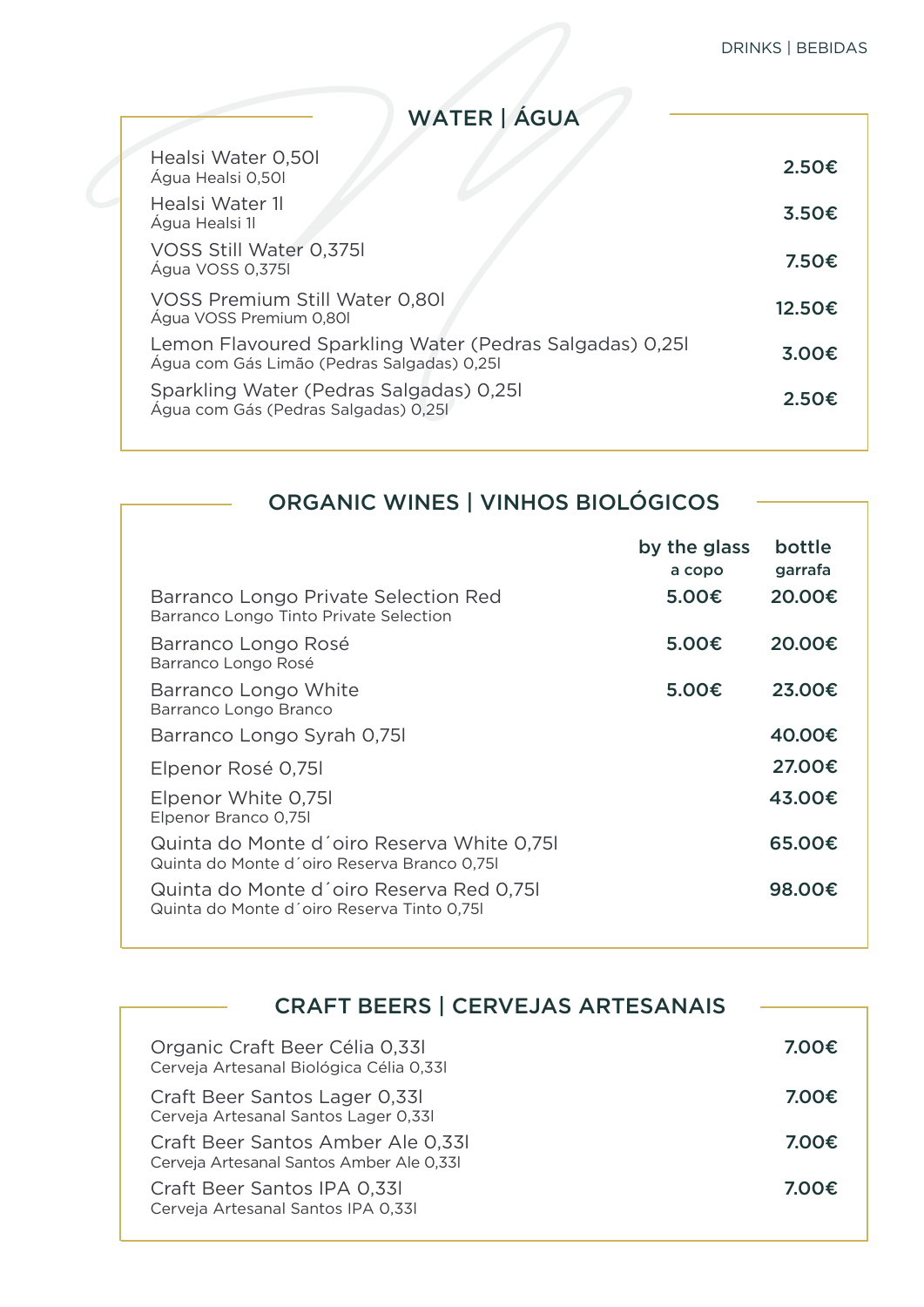# WELLNESS DRINKS | BEBIDAS WELLNESS

| Lemonade<br>Limonada                                                    | 5.00€ |
|-------------------------------------------------------------------------|-------|
| Orange Juice<br>Sumo de Laranja                                         | 5.00€ |
| Longevity Juice<br>Sumo Longevity                                       | 6.00€ |
| Longevity Shake                                                         | 7.00€ |
| <b>Whole Earth Cola</b>                                                 | 4.50€ |
| Whole Earth Ginger<br>Whole Earth Gengibre                              | 4.50€ |
| Whole Earth Elderflower<br>Whole Earth Flor de Sabugueiro               | 4.50€ |
| Whole Earth Orange & Lemon<br>Whole Earth Laranja & Limão               | 4.50€ |
| Ohmy Gutness Original                                                   | 6.00€ |
| Oh my Gutness Raspberry<br>Oh my Gutness Framboesa                      | 6.00€ |
| Captain Kombucha Original                                               | 6.50€ |
| Captain Kombucha Coconut                                                | 6.50€ |
| Captain Kombucha Coco                                                   |       |
| Longevity Relax Infusion<br>Infusão Longevity Relax                     | 3.50€ |
| Longevity Detox Infusion<br>Infusão Longevity Detox                     | 3.50€ |
| Peppermint Infusion<br>Infusão de Hortelã-Pimenta                       | 3.50€ |
| Lemon Balm Infusion<br>Infusão de Cidreira                              | 3.50€ |
| Ginger and Lemongrass Infusion<br>Infusão de Gengibre & Erva Príncipe   | 3.50€ |
| Rooibos, Rhubarb & Rose Infusion<br>Infusão de Rooibos, Ruibarbo & Rosa | 3.50€ |
| Rooibos & Spices Infusion<br>Infusão de Rooibos & Especiarias           | 3.50€ |
| Honeybush & Apple Infusion<br>Infusão de Honeybush & Maçã               | 3.50€ |
| Organic Honeybush Infusion<br>Infusão de Honeybush Biológico            | 3.50€ |
| Mint & Citrus Infusion<br>Infusão de Menta & Citrinos                   | 3.50€ |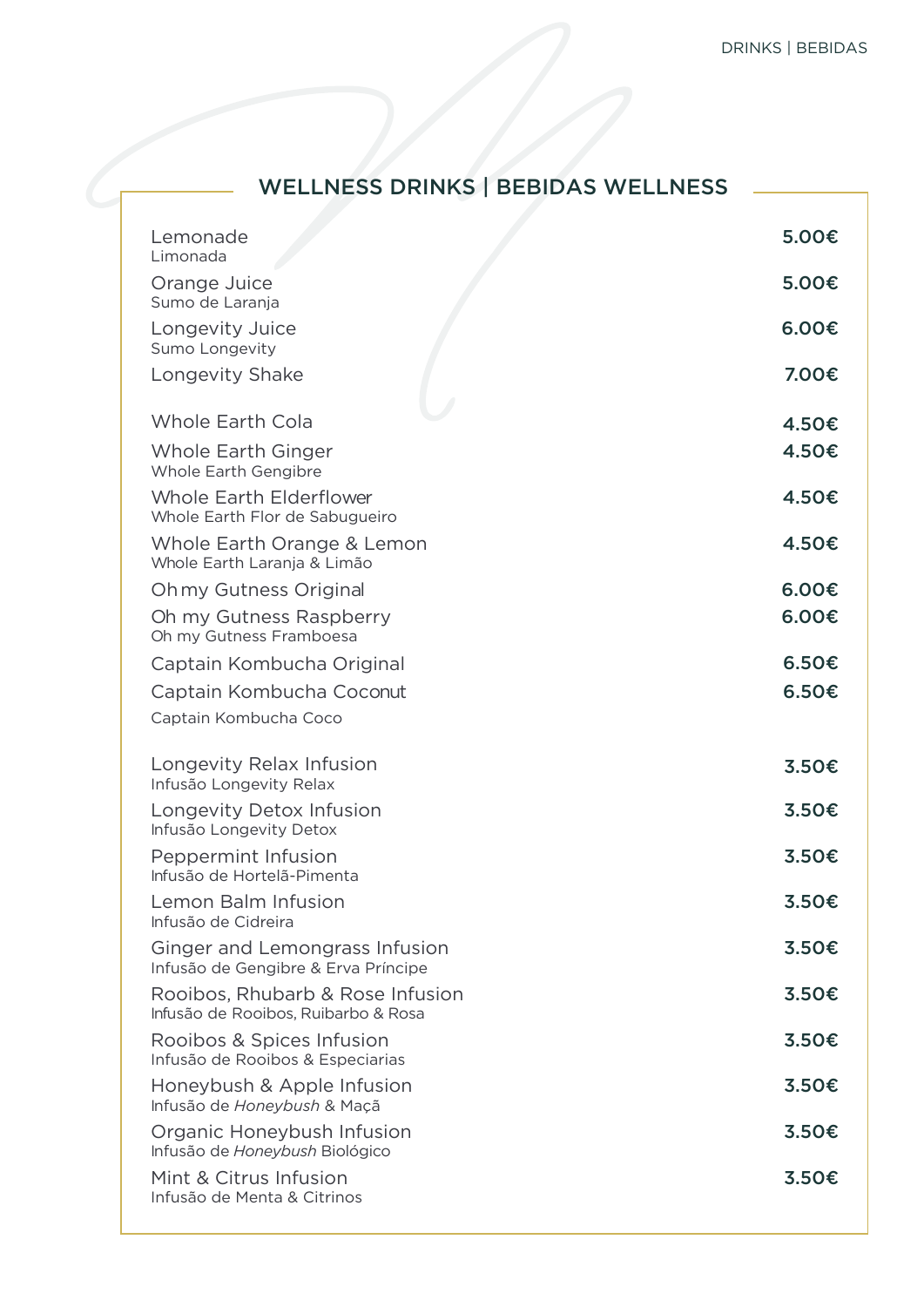| <b>WELLNESS DRINKS   BEBIDAS WELLNESS</b>                                   |       |
|-----------------------------------------------------------------------------|-------|
|                                                                             |       |
| Organic Verbena Infusion<br>Infusão de Limonete Biológico                   | 3.50€ |
| Melon & Pineapple Infusion<br>Infusão de Melão & Abacaxi                    | 3.50€ |
| Lemon Infusion<br>Infusão de Limão                                          | 3.50€ |
| Linden Infusion<br>Infusão de Tília                                         | 3.50€ |
| Chamomile Infusion<br>Infusão de Camomila                                   | 3.50€ |
| Hibiscus Infusion<br>Infusão de Hibisco                                     | 3.50€ |
| Lavender Infusion<br>Infusão de Alfazema                                    | 3.50€ |
| White Tea, Jasmin, Ginger & Fennel<br>Chá Branco, Jasmim, Gengibre e Funcho | 3.50€ |
| Mint & Black Tea<br>Mentas & Chá Preto                                      | 3.50€ |
| Black Tea & Cinnamon<br>Chá Preto & Canela                                  | 3.50€ |
| Green Tea<br>Chá Verde                                                      | 3.50€ |
|                                                                             |       |

Please inform our staff of any allergy or intolerance for your own wellbeing. This establishment has a complaints book. VAT is included at the legal rate.

Por favor informe os nossos colaboradores de alergias ou intolerâncias para o seu próprio bem-estar. Este estabelecimento possui livro de reclamações. IVA incluído à taxa em vigor.